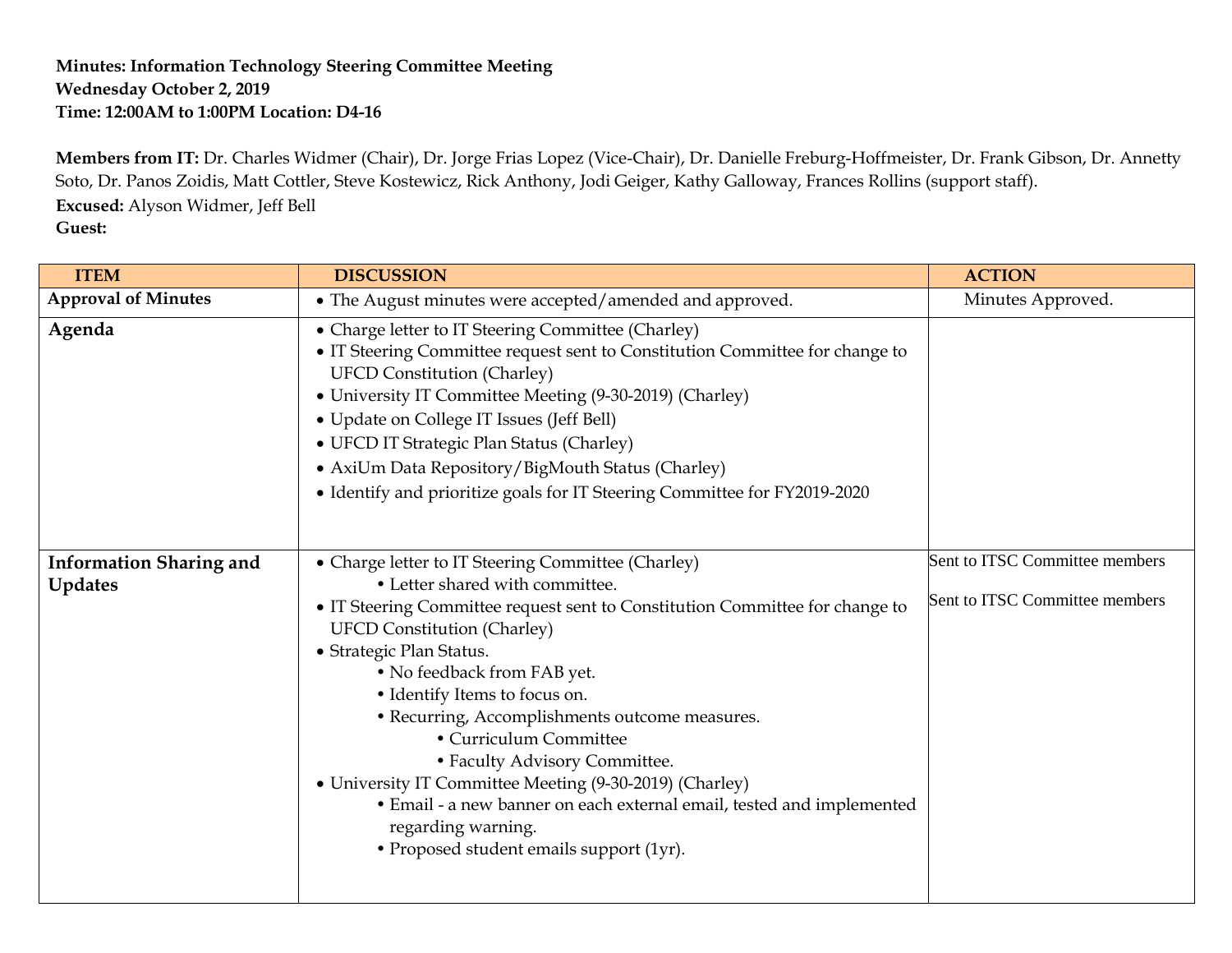| <b>Information Sharing and</b> | · Update on College IT Projects (Steve Kostewicz):                       |
|--------------------------------|--------------------------------------------------------------------------|
| <b>Updates</b>                 | <b>Axium Updates</b><br>$\circ$                                          |
|                                | Move next version - Veteran Day Weekend starting November 8.<br>O        |
|                                | Bugs fixes.<br>О                                                         |
|                                | Other integrations.<br>О                                                 |
|                                | Looks different.<br>O                                                    |
|                                | Does not change core workflows.<br>O                                     |
|                                | Navigation bar different look but operated the same way.<br>O            |
|                                | Move onto latest version of e-prescription which will be mandated.<br>О  |
|                                | January 2020.                                                            |
|                                | Test version up and running.<br>O                                        |
|                                | Time table.<br>$\circ$                                                   |
|                                | Pilot with Oral Surgery.<br>$\circ$                                      |
|                                | • Wildlight Community                                                    |
|                                | Mid-January open for patients.<br>$\circ$                                |
|                                | Faculty Practice setup.<br>$\circ$                                       |
|                                | Status current on time.<br>$\circ$                                       |
|                                | • ECO Replacemnet                                                        |
|                                | Gear toward Academic support and Accreditation.<br>$\circ$               |
|                                | Work with college to specify requirements of competency<br>$\circ$       |
|                                | tracking.                                                                |
|                                | ESE being contracted to create a new ECO.<br>O                           |
|                                | Data will be residing in a product called Ilios.<br>O                    |
|                                | Ilios will be configured where mapping data can be enter in<br>$\circ$   |
|                                | by the end of the week.                                                  |
|                                | Organization and deploy and release production<br>$\circ$                |
|                                | environment of Ilios.                                                    |
|                                | Discussion.<br>$\circ$                                                   |
|                                | Target dates.<br>O                                                       |
|                                | Phases.<br>$\circ$                                                       |
|                                | Capture of data for accreditation.<br>$\circ$                            |
|                                | Canvas.<br>$\circ$                                                       |
|                                | Best Options.                                                            |
|                                | $\bullet$ Mipacs                                                         |
|                                | Migration to new MiPacs server completed in August.<br>$\circ$           |
|                                | Performance much better.<br>$\circ$                                      |
|                                | Reason for improvement number of images being save to DICOM.<br>$\circ$  |
|                                | Checkbox configuration is turn on to keep images number down.<br>$\circ$ |
|                                | Personal Planner - Responsibility of images (Not assigned).<br>$\circ$   |
|                                | • Off-site Projects                                                      |
|                                |                                                                          |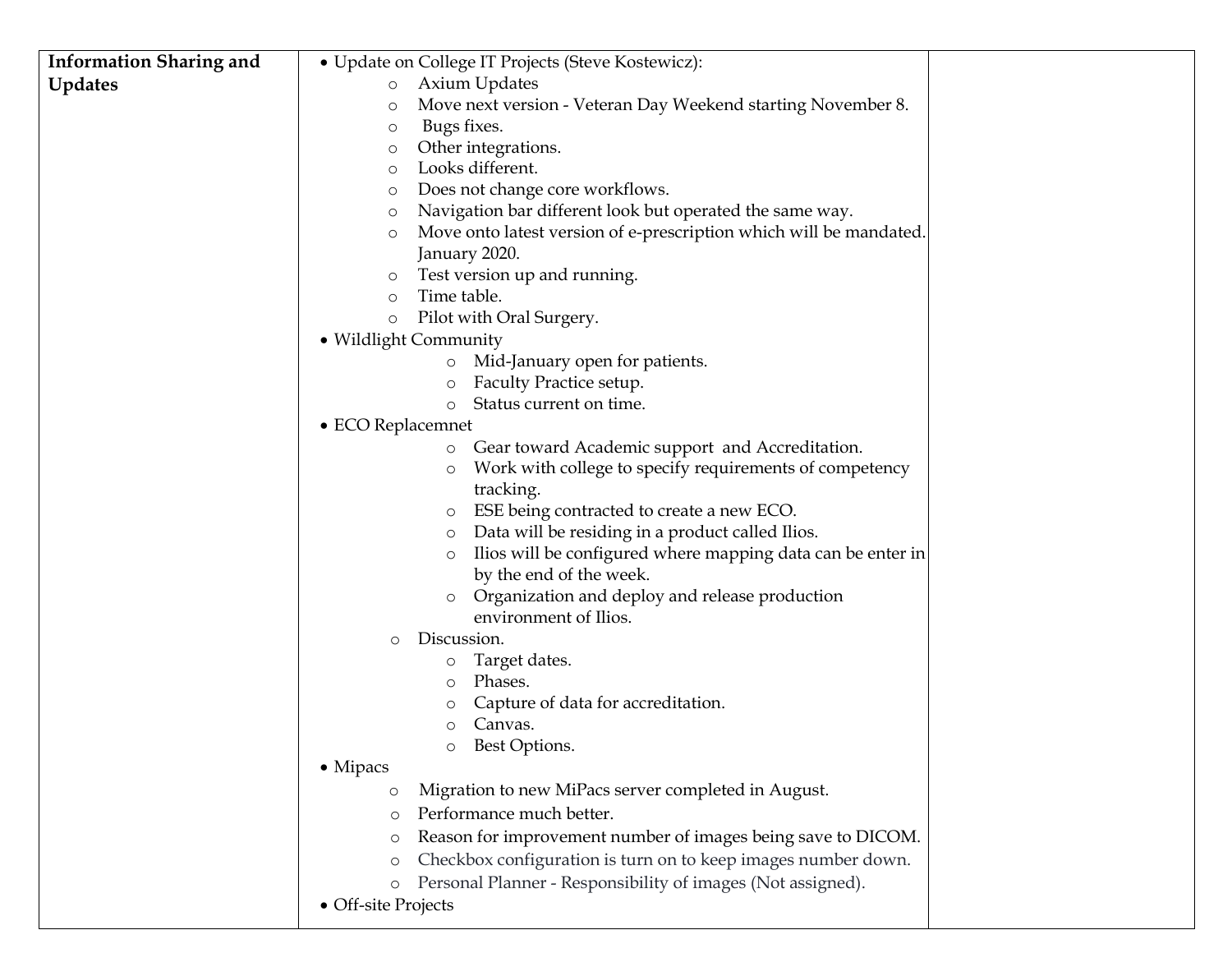| <b>Information Sharing and</b> | Enable CCD/XTR Sensors.<br>$\circ$                                         |  |
|--------------------------------|----------------------------------------------------------------------------|--|
| <b>Updates</b>                 | Work over Citrus.<br>$\circ$                                               |  |
|                                | Digital sensors.<br>$\circ$                                                |  |
|                                | Work in AxiUm.<br>$\circ$                                                  |  |
|                                | Citrus is needed.<br>$\circ$                                               |  |
|                                | Impacting Wildlight.<br>O                                                  |  |
|                                | · Windows 2008                                                             |  |
|                                | Windows 2008 is end-of-life in 2019.<br>$\circ$                            |  |
|                                | We have several servers needing upgrading.<br>$\circ$                      |  |
|                                | Good plan.<br>$\circ$                                                      |  |
|                                | Status current on time.<br>$\circ$                                         |  |
|                                | Jodi indicated that the COD departments are aware of computers<br>$\circ$  |  |
|                                | on the network that needs updating.                                        |  |
|                                | Workstation.<br>$\circ$                                                    |  |
|                                | USB Keys.<br>$\circ$                                                       |  |
|                                | One Control device.<br>$\circ$                                             |  |
|                                |                                                                            |  |
|                                | • Control Substance/Discussion<br>FOB use.                                 |  |
|                                | $\circ$                                                                    |  |
|                                | Setup scheduling prescriptions software.<br>O<br>Users must be registered. |  |
|                                | $\circ$<br>Authentication.                                                 |  |
|                                | O<br>Each provider has a checkbox (DEA).<br>O                              |  |
|                                | End-of-year.<br>O                                                          |  |
|                                | Vendor product.<br>O                                                       |  |
|                                | Transition time.<br>O                                                      |  |
|                                | Compliance with the law.<br>$\circ$                                        |  |
|                                |                                                                            |  |
|                                |                                                                            |  |
|                                |                                                                            |  |
|                                |                                                                            |  |
|                                |                                                                            |  |
|                                |                                                                            |  |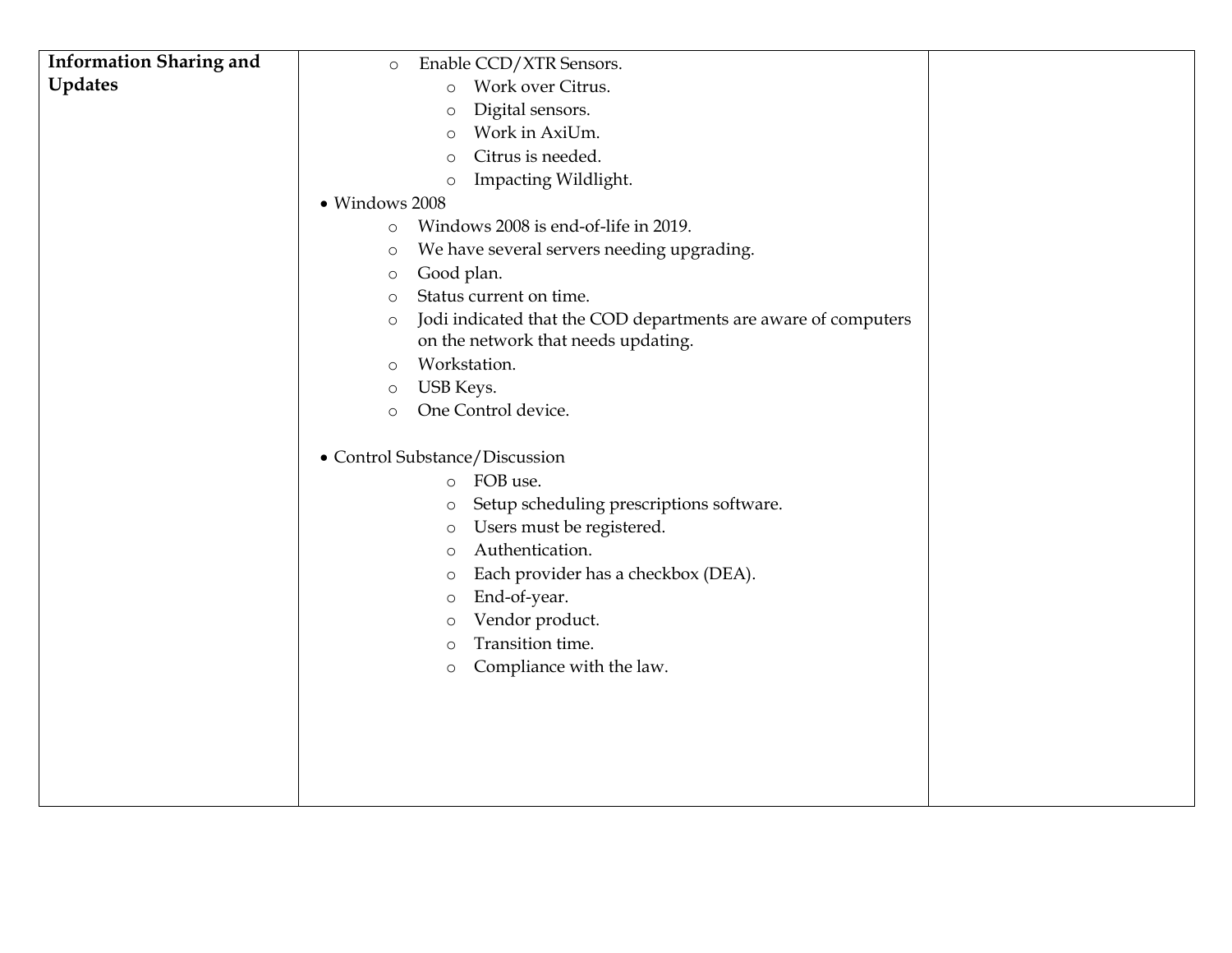| <b>ITEM</b>         | <b>DISCUSSION</b>                                                                                                                                                                                                                                                                                                                                                                                                                                                                                                                                                                                                                                                                                                                                                                                                                                                                                                                                                                                                                                                                                                                                                                                                                                                                               | <b>ACTION</b>                                                                                                                                                        |
|---------------------|-------------------------------------------------------------------------------------------------------------------------------------------------------------------------------------------------------------------------------------------------------------------------------------------------------------------------------------------------------------------------------------------------------------------------------------------------------------------------------------------------------------------------------------------------------------------------------------------------------------------------------------------------------------------------------------------------------------------------------------------------------------------------------------------------------------------------------------------------------------------------------------------------------------------------------------------------------------------------------------------------------------------------------------------------------------------------------------------------------------------------------------------------------------------------------------------------------------------------------------------------------------------------------------------------|----------------------------------------------------------------------------------------------------------------------------------------------------------------------|
| <b>Old Business</b> | UFCD IT Strategic Plan Status (Charley).<br>$\bullet$<br>Identify focus items.<br>$\circ$<br>Recurring, Accomplishments need outcome measures.<br>$\circ$<br>Curriculum Committee joint meeting may be needed.<br>$\circ$<br>Faculty Advisory Committee.<br>$\circ$<br>Research Committee.<br>AxiUm Data Repository/BigMouth Status (Charley).<br>$\bullet$<br>Still in progress.<br>$\circ$                                                                                                                                                                                                                                                                                                                                                                                                                                                                                                                                                                                                                                                                                                                                                                                                                                                                                                    |                                                                                                                                                                      |
| <b>New Business</b> | Identify and prioritize goals for IT Steering Committee for FY2019-2020.<br>$\bullet$<br>Base Projects.<br>O<br>Target creation identify database.<br>Interaction/Collaboration.<br>o Curriculum Committee - Yearly.<br>Research Committee - Yearly.<br>$\circ$<br>o Address Updates.<br>Support and Expand Access to Clinical Data<br>$\bullet$<br>Interface implement with AxiUm.<br>Links in AxiUm.<br>Epic.<br>$\circ$<br>Service/Communication<br>Easy accessibility areas.<br>Students and Faculty access and understanding.<br>$\circ$<br>Quality of Care.<br>$\circ$<br>Connection to search using Uptodate.com.<br>$\circ$<br>Software Approach.<br>$\circ$<br>Training Goal (Check with the Office of Education).<br>$\circ$<br>o Review 1-4 (UFCD Strategic Plan).<br>o Review 1-3 (UFCD Strategic Plan).<br>Dr. Widmer will contact Curriculum Committee (Joint meeting within 2<br>$\bullet$<br>months).<br>Research Portal.<br>UF Office of Research has launched their site.<br>$\circ$<br>Kathy will follow up at the next meeting.<br>$\circ$<br>3-1 (UFCD Strategic Plan).<br>$\circ$<br>New version of AxiUm/new module-referrals/single source.<br>$\bullet$<br>Automation process.<br>$\circ$<br>Jodi may be able to share more information in the near future.<br>$\circ$ | Dr. Widmer will coordinate a meeting<br>with the Curriculum Committee in the<br>near future.<br>Kathy will present information on<br>Research Portal in next meeting |